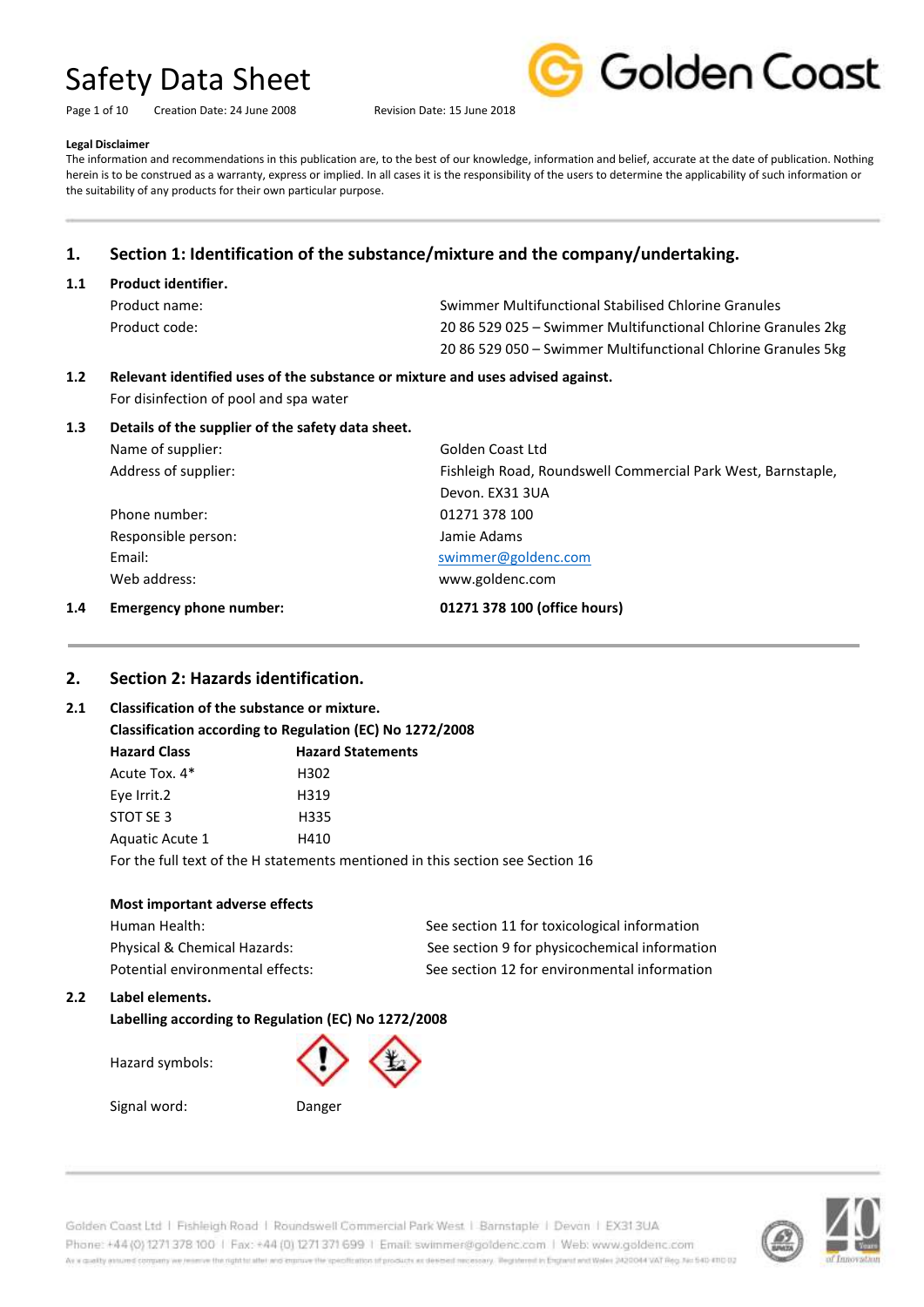

Page 2 of 10 Creation Date: 24 June 2008 Revision Date: 15 June 2018

#### **Legal Disclaimer**

The information and recommendations in this publication are, to the best of our knowledge, information and belief, accurate at the date of publication. Nothing herein is to be construed as a warranty, express or implied. In all cases it is the responsibility of the users to determine the applicability of such information or the suitability of any products for their own particular purpose.

| Hazard statements: | H302: Harmful if swallowed                                                            |
|--------------------|---------------------------------------------------------------------------------------|
|                    | H319: Cause serious eye irritation                                                    |
|                    | H410: Very toxic to aquatic life with long lasting effects                            |
|                    | H335+H336: May cause respiratory irritation. May cause drowsiness or dizziness.       |
|                    | EUH031: Contact with acids liberates toxic gas                                        |
|                    | EUH206: Warning! Do not use together with other products. May release dangerous gases |
|                    | (chlorine)                                                                            |
|                    | Use biocides safely. Always read the label and product information before use.        |
|                    | Precautionary statements: P102: Keep out of reach of children                         |
|                    | P402: Store in a cool dry place                                                       |
|                    | P305+P351+P338: IF IN EYES: Rinse cautiously with water for several minutes. Remove   |
|                    | contact lenses, if present and easy to do so. Continue rinsing.                       |
|                    | P501: Dispose of contents/container in accordance with national regulations           |

### **Hazardous components which must be listed on the label:**

Sodium Dichlor, Aluminium Sulphate and Copper Sulphate

### **2.3 Other hazards.**

No other information is available.

### **3. Section 3: Composition/information on ingredients.**

### **3.2 Mixtures.**

Sodium dichloroisocyanurate, dihydrate

| <b>EINECS</b> | CAS        | PBT/WEL                  | CLP Classification                | Percent      |
|---------------|------------|--------------------------|-----------------------------------|--------------|
| 220-767-7     | 51580-86-0 | $\overline{\phantom{0}}$ | Met. Corr. 1: H290; Skin Sens.    | $50 - 100\%$ |
|               |            |                          | 1A:H371 Eye Dam. 1: H318; Aguatic |              |

#### Aluminium sulphate

| . ו-ר<br>--<br>-<br>ر ب | 100 <sub>q</sub><br>$\sim$<br>.<br>-- | H318<br>Eve<br>Dam. '<br>- | 10% |
|-------------------------|---------------------------------------|----------------------------|-----|
|                         |                                       |                            |     |

### Copper sulphate pentahydrate

| 7758-99-8 | $\overline{\phantom{0}}$ | Acute Tox 4. H302; Eye Irrit. H319;   | $\leq$ 2.5% |
|-----------|--------------------------|---------------------------------------|-------------|
|           |                          | Skin Irrit. 2: H315; Aquatic Acute 1: |             |
|           |                          | H400; Aquatic Chronic 1: H410         |             |

### Contains: Mixture of listed substances with non-hazardous additions



Golden Coast Ltd | Fishleigh Road | Roundswell Commercial Park West | Barnstaple | Devon | EX313UA Phone: +44 (0) 1271 378 100 | Fax: +44 (0) 1271 371 699 | Email: swimmer@goldenc.com | Web: www.goldenc.com As a quality ensured company we reserve the right to after and enprice the specification of products as deepent recessary. Registered in England and Wales (AQDO44 VAT Reg. Just 540-410 D2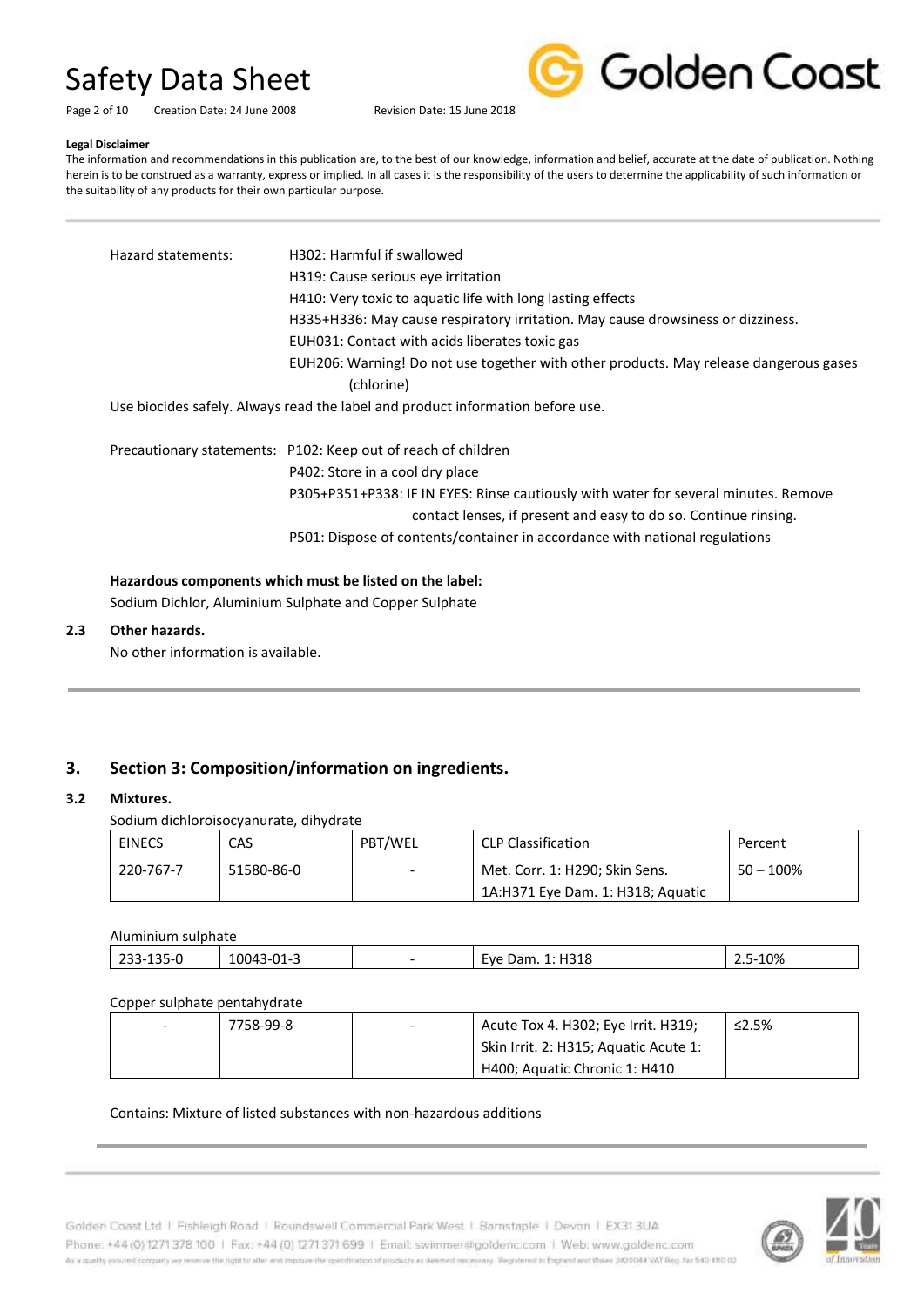Page 3 of 10 Creation Date: 24 June 2008 Revision Date: 15 June 2018



#### **Legal Disclaimer**

The information and recommendations in this publication are, to the best of our knowledge, information and belief, accurate at the date of publication. Nothing herein is to be construed as a warranty, express or implied. In all cases it is the responsibility of the users to determine the applicability of such information or the suitability of any products for their own particular purpose.

### **4. Section 4: First aid measures.**

| 4.1 | Description of first aid measures.                                          |                                                                                                                                                                                         |  |  |
|-----|-----------------------------------------------------------------------------|-----------------------------------------------------------------------------------------------------------------------------------------------------------------------------------------|--|--|
|     | <b>General Advice:</b>                                                      | Take off all contaminated clothing immediately.                                                                                                                                         |  |  |
|     | If inhaled:                                                                 | Move to fresh air. Remove contaminated clothing and loosen remaining<br>clothing. Seek immediate medical advice.                                                                        |  |  |
|     |                                                                             | In case of unconsciousness place patient stably in side position for<br>transportation.                                                                                                 |  |  |
|     | In case of skin contact:                                                    | Drench the skin with plenty of water. Remove contaminated clothing and<br>wash before reuse. If large areas of the skin is damaged or if irritation<br>persists seek medical attention. |  |  |
|     | In case of eye contact                                                      | Rinse immediately with plenty of water, also under the eyelids, for<br>at least 15 minutes. Consult an eye specialist immediately. Go to an<br>ophthalmic hospital if necessary.        |  |  |
|     | If swallowed                                                                | Clean mouth with water and drink afterwards plenty of water. Never give<br>anything by mouth to an unconscious person. Do NOT induce vomiting.<br>Call a physician immediately.         |  |  |
| 4.2 | Most important symptoms and effects, both acute and delayed.                |                                                                                                                                                                                         |  |  |
|     | Symptoms and effects:                                                       | No further information available                                                                                                                                                        |  |  |
| 4.3 | Indication of any immediate medical attention and special treatment needed. |                                                                                                                                                                                         |  |  |
|     | Treatment:                                                                  | Treat symptomatically.                                                                                                                                                                  |  |  |

| 5.  | Section 5: Firefighting measures.                            |                                                                                                                                                                                                                    |                                                  |
|-----|--------------------------------------------------------------|--------------------------------------------------------------------------------------------------------------------------------------------------------------------------------------------------------------------|--------------------------------------------------|
| 5.1 | Extinguishing media.<br>Suitable media:<br>Unsuitable media: | Use fire extinguishing methods suitable to surrounding conditions<br>Foam or water                                                                                                                                 |                                                  |
| 5.2 | Special hazards arising from the substance or mixture.       |                                                                                                                                                                                                                    |                                                  |
|     | Specific Hazards:                                            | In case of fire, the following can be released                                                                                                                                                                     | Nitrogen oxides (NOx)<br>Hydrogen chloride (HCI) |
| 5.3 | Advice for firefighters.                                     |                                                                                                                                                                                                                    |                                                  |
|     | Protective equipment                                         | Fire-fighters should wear full protective clothing and self-contained<br>breathing apparatus (SCBA). Thoroughly decontaminate fire-fighting<br>equipment including all fire-fighting wearing apparel the incident. |                                                  |
|     | <b>Further information</b>                                   | Collect contaminated fire extinguishing water separately.                                                                                                                                                          |                                                  |



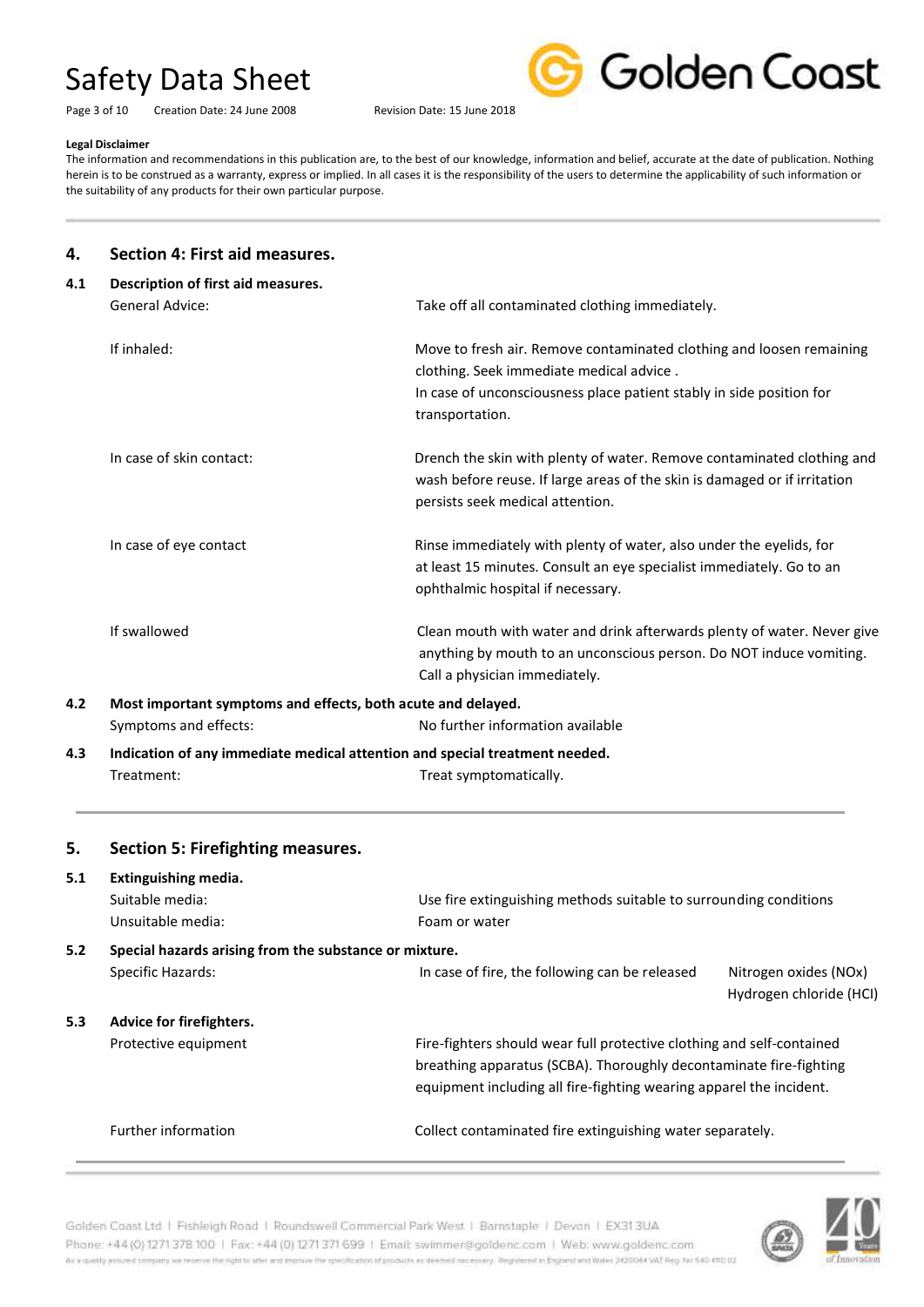Page 4 of 10 Creation Date: 24 June 2008 Revision Date: 15 June 2018



#### **Legal Disclaimer**

The information and recommendations in this publication are, to the best of our knowledge, information and belief, accurate at the date of publication. Nothing herein is to be construed as a warranty, express or implied. In all cases it is the responsibility of the users to determine the applicability of such information or the suitability of any products for their own particular purpose.

### **6. Section 6: Accidental release measures.**

## **6.1 Personal precautions, protective equipment and emergency procedures.** Personal precautions: Use personal protective equipment. Provide adequate ventilation. For personal protection see section 8.

**6.2 Environmental precautions.**

### Environmental precautions: Do not flush into surface water or sanitary sewer system. Avoid subsoil penetration.

If the product contaminates rivers and lakes or drains inform respective authorities. Local authorities should be advised if significant spillages cannot be contained.

### **6.3 Methods and material for containment and cleaning up.**

Cleaning up: Pick up mechanically. Dispose of contaminated material as waste according to item 13. Ensure adequate ventilation.

### **6.4 Reference to other sections.**

For personal protection see section 8

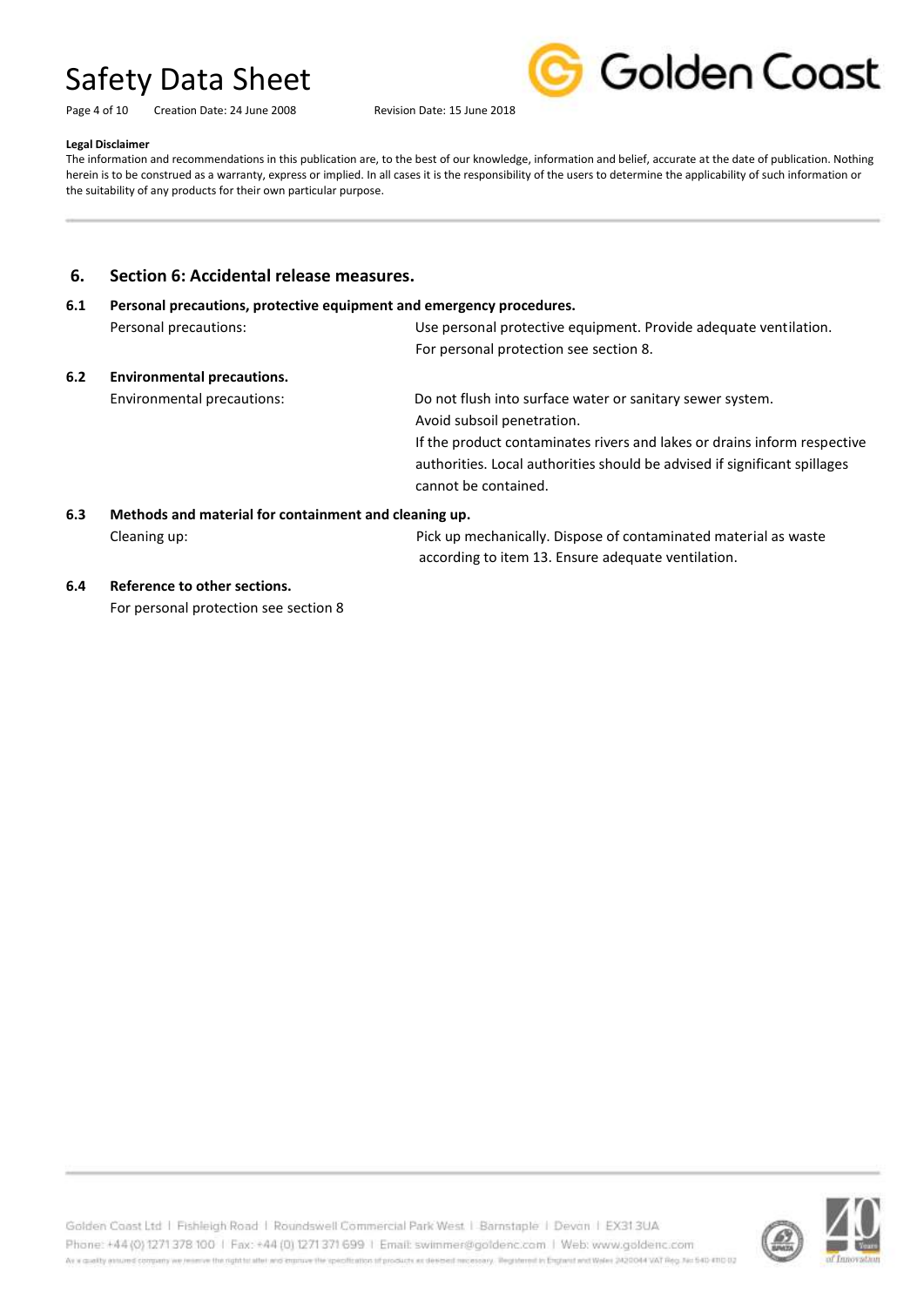|  | Golden Coast |  |
|--|--------------|--|
|  |              |  |

Page 5 of 10 Creation Date: 24 June 2008 Revision Date: 15 June 2018

#### **Legal Disclaimer**

The information and recommendations in this publication are, to the best of our knowledge, information and belief, accurate at the date of publication. Nothing herein is to be construed as a warranty, express or implied. In all cases it is the responsibility of the users to determine the applicability of such information or the suitability of any products for their own particular purpose.

### **7. Section 7: Handling and storage.**

| 7.1 | Precautions for safe handling.                                |                                                                                                                                                                                                                                                                                                                          |  |  |
|-----|---------------------------------------------------------------|--------------------------------------------------------------------------------------------------------------------------------------------------------------------------------------------------------------------------------------------------------------------------------------------------------------------------|--|--|
|     | Advice on safe handling:                                      | DO NOT MIX WITH OTHER CHEMICALS. Mix only with water. Never add<br>water to product. Always add product to water. Use clean dry dispensing<br>equipment.                                                                                                                                                                 |  |  |
|     | Hygiene measures:                                             | Keep away from food, drink and animal feeding stuffs. Smoking, eating<br>and drinking should be prohibited in in the application area. Wash hands<br>before breaks and at the end of the work day. Take off all contaminated<br>clothing immediately. Provide adequate ventilation. Avoid contact with<br>skin and eyes. |  |  |
| 7.2 | Conditions for safe storage, including any incompatibilities. | Bequirements for starsge areas and sontainers: Keen this product in original, sealed sontainer when not in use Store in a                                                                                                                                                                                                |  |  |

Requirements for storage areas and containers: Keep this product in original, sealed container when not in use. Store in a cool, dry, well-ventilated area.

|     | Advice on protection against fire:                   | Normal measures for preventive fire protection           |
|-----|------------------------------------------------------|----------------------------------------------------------|
|     | Further information on storage:                      | Keep away from children. Prevent seepage into the ground |
|     | Advice on common storage:                            | Do not store together with acids.                        |
| 7.3 | Specific end use(s).<br>No information is available. |                                                          |

### **8. Section 8: Exposure controls/personal protection.**

### **8.1 Control parameters.**

|     | Sodium dichloroisocyanurate, dihydrate            | <b>Short Term</b><br>$0.07$ mg/m <sup>3</sup> | Long Term<br>$0.02$ mg/m <sup>3</sup>                                                                                                       |
|-----|---------------------------------------------------|-----------------------------------------------|---------------------------------------------------------------------------------------------------------------------------------------------|
| 8.2 | Exposure controls.<br><b>Engineering measures</b> |                                               | Fume cupboard required when vapours/aerosol are generated                                                                                   |
|     | Personal protective equipment                     |                                               |                                                                                                                                             |
|     | Respiratory protection                            |                                               | Use suitable respiratory protection when high concentrations are present.                                                                   |
|     | Hand protection:                                  |                                               | Wear protective gloves. The selected protective gloves have to satisfy the<br>specifications of EU Directive 89/686/EEC and standard EN 374 |
|     | Eye protection                                    | Tightly fitting goggles                       |                                                                                                                                             |
|     | <b>Skin Protection</b>                            | Protective clothing                           |                                                                                                                                             |

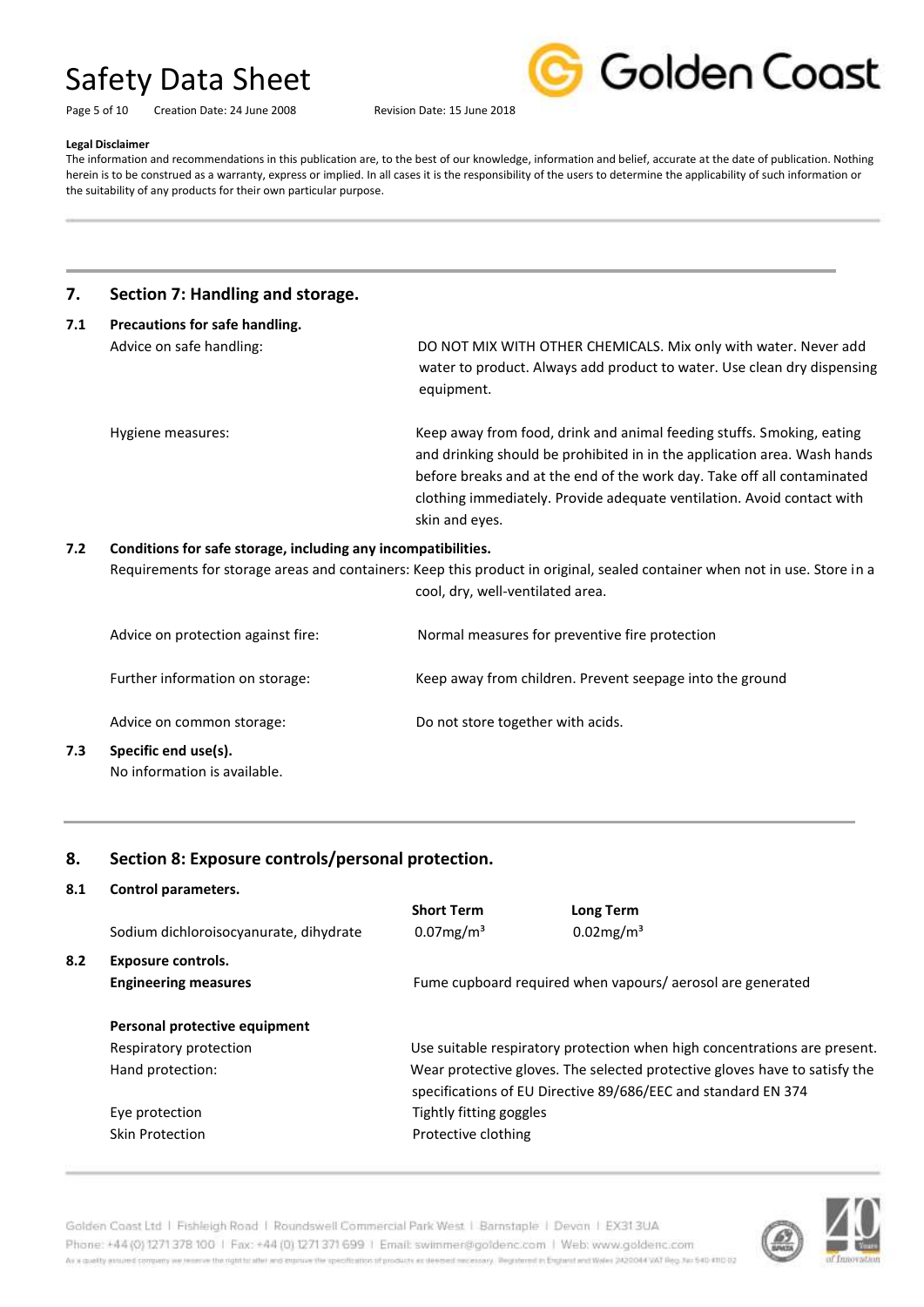| Page 6 of 10 | Creation Date: 24 June 2008 | Revision Date: 15 June 2018 |
|--------------|-----------------------------|-----------------------------|
|              |                             |                             |



#### **Legal Disclaimer**

The information and recommendations in this publication are, to the best of our knowledge, information and belief, accurate at the date of publication. Nothing herein is to be construed as a warranty, express or implied. In all cases it is the responsibility of the users to determine the applicability of such information or the suitability of any products for their own particular purpose.

**Environmental exposure controls** 

General advice: The South into surface water or sanitary sewer systems of the South of the Do not flush into surface water or sanitary sewer systems General room ventilation plus local exhaust should be used to maintain exposure below TLV. Eyewash and emergency shower facilities recommended. Remove and wash contaminated clothing before reuse.

### **9. Section 9: Physical and chemical properties.**

### **9.1 Information on basic physical and chemical properties.**

| 9.2 | <b>Other Information</b>     |                                              |
|-----|------------------------------|----------------------------------------------|
|     | Oxidising properties:        | Product is not an oxidiser                   |
|     | Explosive properties:        | Product does not present an explosion hazard |
|     | Water solubility:            | Partly soluble                               |
|     | Density @ 20°C               | Undetermined                                 |
|     | Relative vapour density:     | No information available                     |
|     | Self Igniting:               | $>200^{\circ}$ C                             |
|     | Boiling point/boiling range: | Undetermined                                 |
|     | Melting point:               | Undetermined                                 |
|     | pH @ 20°C:                   | 10 @ $20^{\circ}$ C                          |
|     | Odour:                       | Characteristic chlorine                      |
|     | Colour:                      | Whitish                                      |
|     | Form:                        | Granular                                     |

No information available



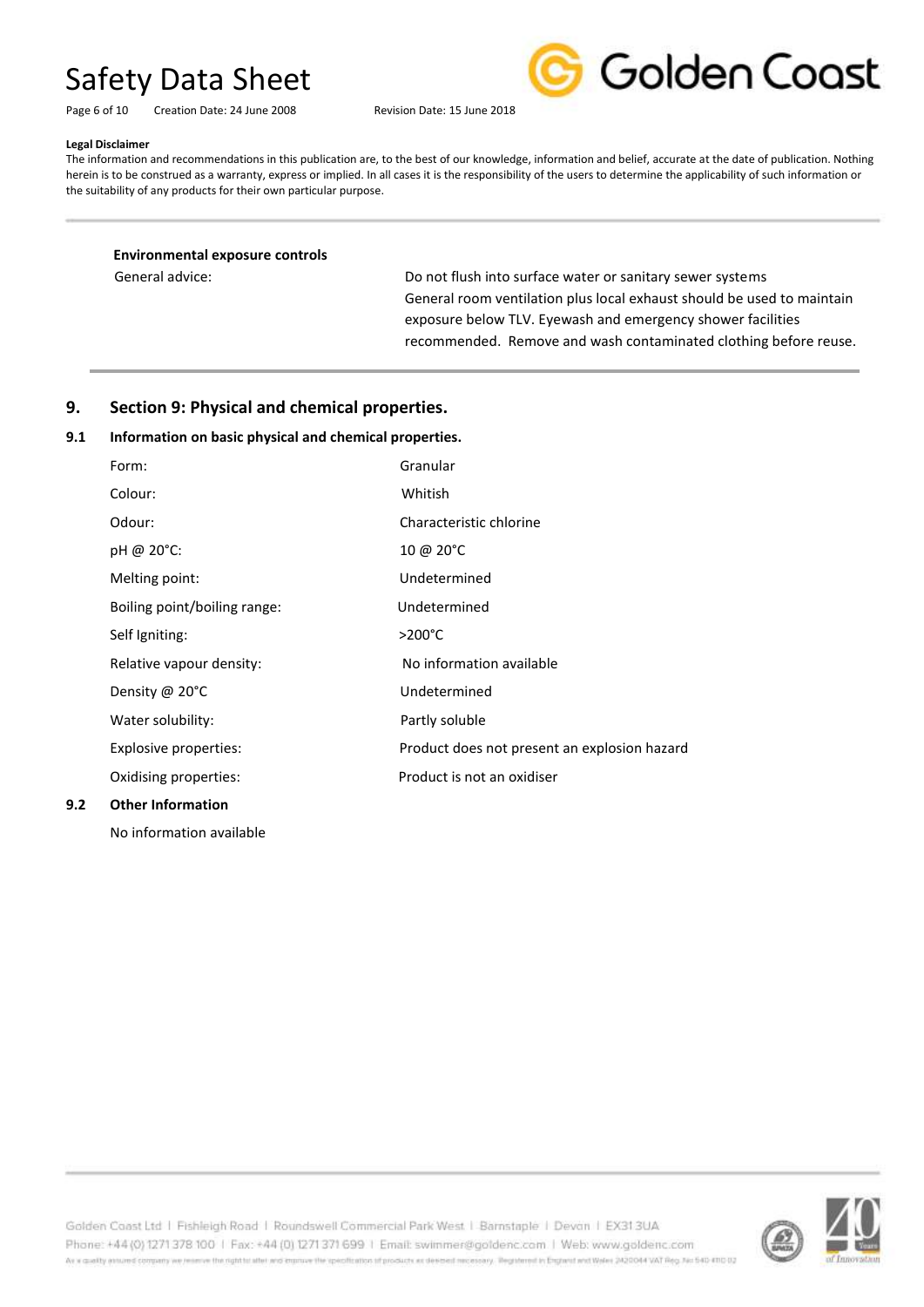Page 7 of 10 Creation Date: 24 June 2008 Revision Date: 15 June 2018



#### **Legal Disclaimer**

The information and recommendations in this publication are, to the best of our knowledge, information and belief, accurate at the date of publication. Nothing herein is to be construed as a warranty, express or implied. In all cases it is the responsibility of the users to determine the applicability of such information or the suitability of any products for their own particular purpose.

# **10. Section 10: Stability and reactivity.**

| 10.1 | Reactivity.<br>Reactivity                                   | No decomposition if used according to specification                       |
|------|-------------------------------------------------------------|---------------------------------------------------------------------------|
| 10.2 | <b>Chemical stability.</b><br><b>Chemical stability</b>     | Currently we do not have any information from our supplier about this     |
| 10.3 | Possibility of hazardous reactions.<br>Hazardous reactions  | Reacts with acids releasing chlorine. Reacts with Oxidisers.              |
| 10.4 | Conditions to avoid.<br>Conditions to avoid                 | High temperature. Poor ventilation. Contamination. Moisture/high humidity |
| 10.5 | Incompatible materials.<br>Materials to avoid               | Reacts with acids releasing chlorine.                                     |
| 10.6 | Hazardous decomposition products.<br>Haz. Decomp. products: | Chlorine                                                                  |

### **11. Section 11: Toxicological information.**

### **11.1 Information on toxicological effects.**

### *LD/LC50 values relevant for classification:*

**Acute Toxicity**

| 51580-86-0 | sodium dichloroisocyanurate, dihydrate |                |  |
|------------|----------------------------------------|----------------|--|
| Value type | Value                                  | <b>Species</b> |  |
| LD50 Oral  | 1400 mg/kg                             | Rat            |  |

| 7758-99-8 | copper sulphate pentahydrate |  |
|-----------|------------------------------|--|
|           |                              |  |

LD50 Oral  $\vert$  300 mg/kg  $\vert$  Rat

### **Primary Irritant effect**

| On the skin:         | Powder may irritate skin after prolonged contact                      |
|----------------------|-----------------------------------------------------------------------|
| On the eye:          | Particles in the eyes may cause irritation and smarting               |
|                      |                                                                       |
| Carcinogenic         | This product is not listed as a carcinogen                            |
| Mutagenic            | Currently we do not have any information from our supplier about this |
| <b>Sensitization</b> | No sensitizing effects known                                          |
|                      |                                                                       |

**Additional toxicological information:** No specific symptoms noted

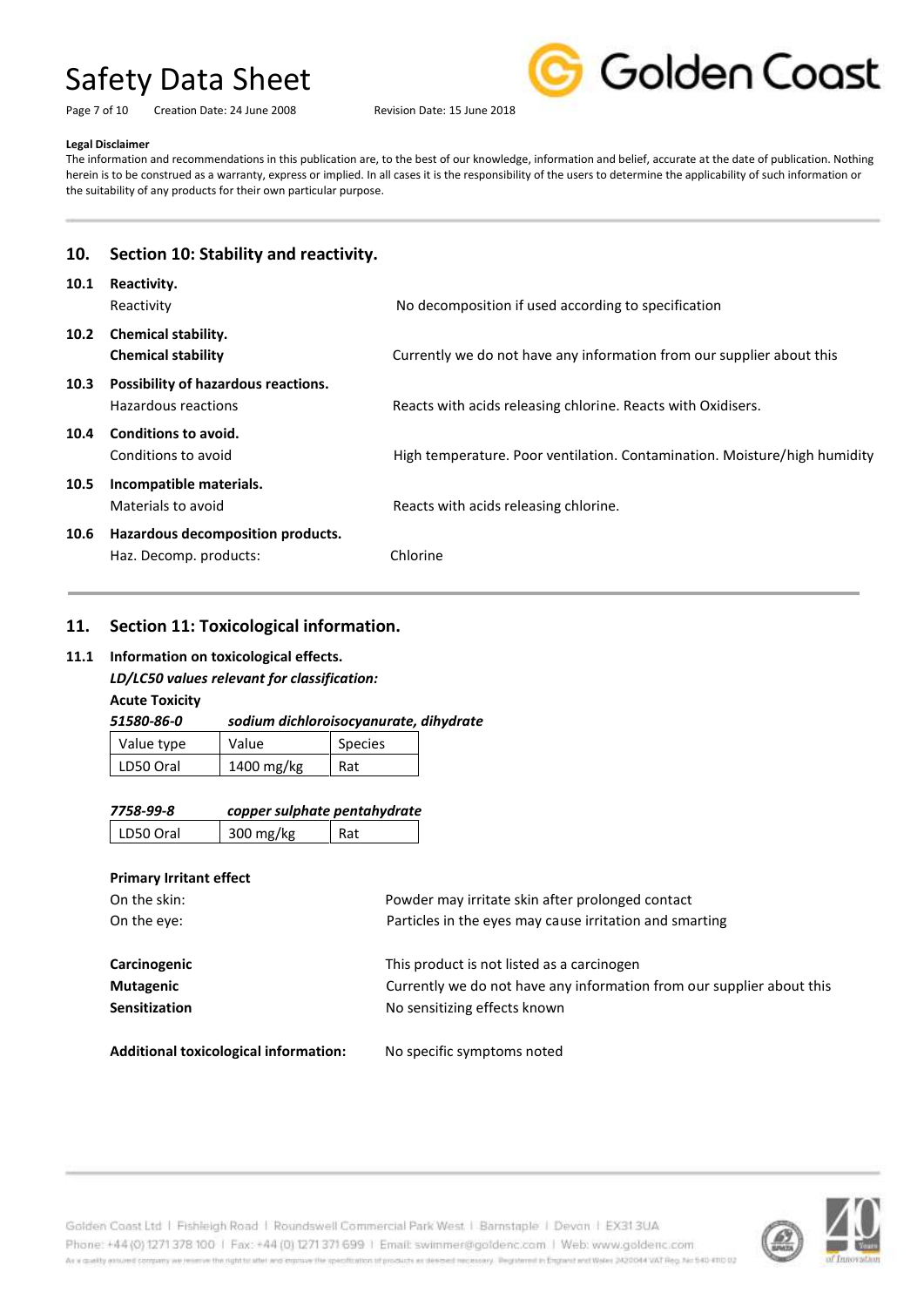Golden Coast

Page 8 of 10 Creation Date: 24 June 2008 Revision Date: 15 June 2018

### **Legal Disclaimer**

The information and recommendations in this publication are, to the best of our knowledge, information and belief, accurate at the date of publication. Nothing herein is to be construed as a warranty, express or implied. In all cases it is the responsibility of the users to determine the applicability of such information or the suitability of any products for their own particular purpose.

### **12. Section 12: Ecological information.**

| 12.1 | Toxicity.                                                            |                                                                                                                                                                                                                                                                                                                                         |
|------|----------------------------------------------------------------------|-----------------------------------------------------------------------------------------------------------------------------------------------------------------------------------------------------------------------------------------------------------------------------------------------------------------------------------------|
|      | Toxicity                                                             | This product is toxic to fish and other organisms                                                                                                                                                                                                                                                                                       |
| 12.2 | Persistence and degradability.<br>Persistence and degradability      | No information available                                                                                                                                                                                                                                                                                                                |
| 12.3 | <b>Bioaccumulation potential.</b><br>Bioaccumlative potential        | No information available                                                                                                                                                                                                                                                                                                                |
| 12.4 | Mobility in soil.<br>Mobility in soil                                | Soluble in water, predicted to have high mobility in soil.                                                                                                                                                                                                                                                                              |
| 12.5 | <b>Results of PBT and vPvB assessment.</b><br>PBT and PvB assessment | No data available                                                                                                                                                                                                                                                                                                                       |
| 12.6 | Other adverse effects.<br>Remarks:                                   | Water hazard class 2 (German Regulation) (self-assessment): hazardous for<br>water:<br>Do not allow product to reach ground water, water course or sewage system.<br>Danger to drinking water if even small amounts leak into the ground.<br>Also poisonous for fish and plankton in water bodies. Very toxic for aquatic<br>organisms. |

### **13. Section 13: Disposal considerations.**

| 13.1 | Waste treatment methods. |                                                                                                                                                                                                                          |  |  |
|------|--------------------------|--------------------------------------------------------------------------------------------------------------------------------------------------------------------------------------------------------------------------|--|--|
|      | Product:                 | Disposal together with normal waste is not allowed. Special disposal is<br>required according to local regulations. Do not let product enter drains.<br>Contact waste disposal services.                                 |  |  |
|      | Contaminated packaging:  | Empty contaminated packaging thoroughly. They can be re-cycled after<br>thorough and proper cleaning. Packaging that cannot be cleaned is to be<br>disposed of in the same manner as the product.                        |  |  |
|      | Waste Catalogue No:      | No waste code according to the European Waste Catalogue can be assigned<br>for this product, as the intended use dictates assignment. The waste code is<br>established in consultation with the regional waste disposer. |  |  |

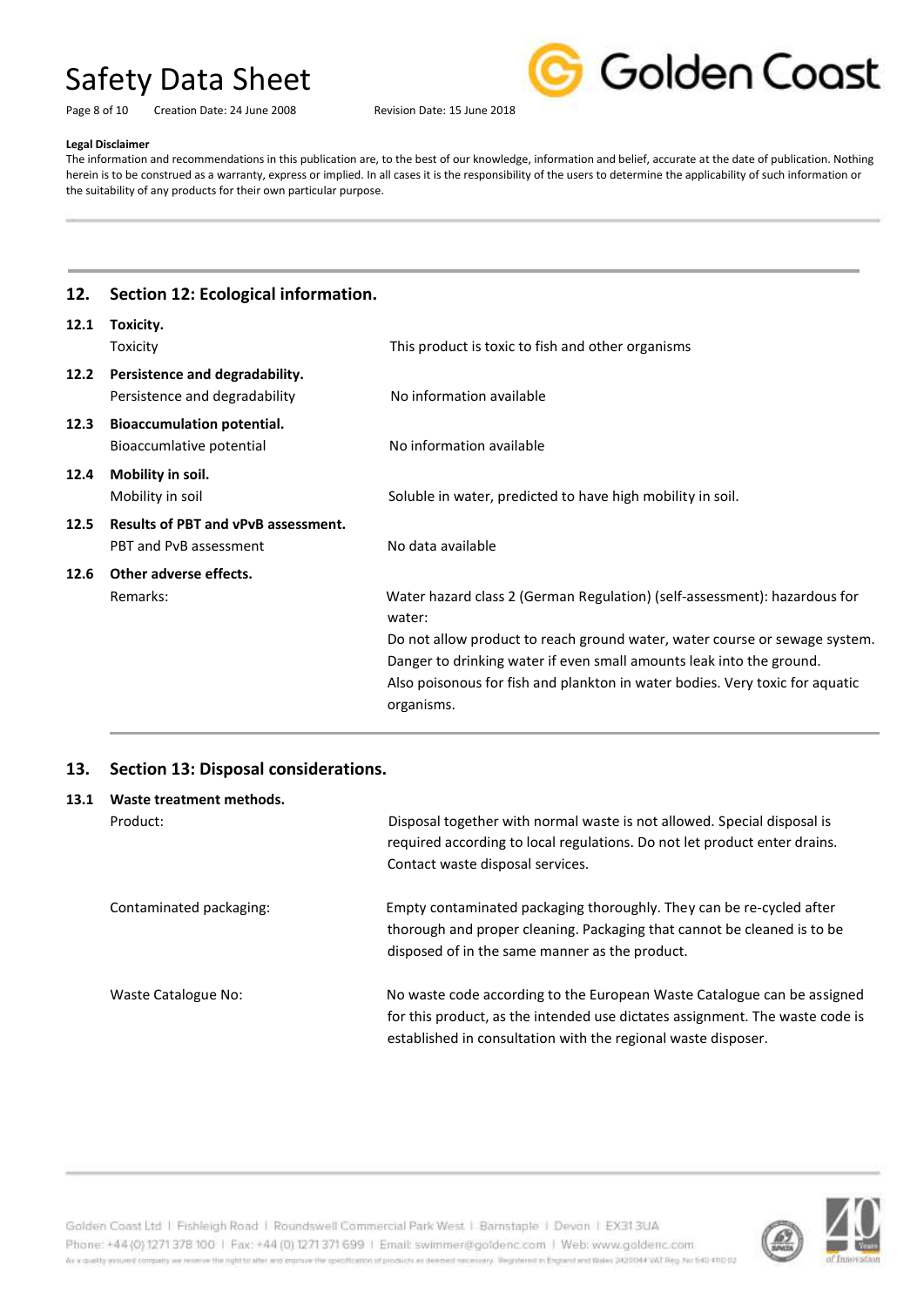Page 9 of 10 Creation Date: 24 June 2008 Revision Date: 15 June 2018



#### **Legal Disclaimer**

The information and recommendations in this publication are, to the best of our knowledge, information and belief, accurate at the date of publication. Nothing herein is to be construed as a warranty, express or implied. In all cases it is the responsibility of the users to determine the applicability of such information or the suitability of any products for their own particular purpose.

### **14. Section 14: Transport information.**

## **14.1 UN number.**

3077

### **14.2 UN proper shipping name.**

3077 ENVIRONMENTALLY HAZARDOUS SUBSTANCE, SOLID N.O.S (SODIUM DICHLOROISOCYANURATE, DIHYDRATE)

| 14.3 | Transport hazard class(es). |  |  |
|------|-----------------------------|--|--|
|      |                             |  |  |

| 14.4 | Packing group.            |    |
|------|---------------------------|----|
|      | <b>Transport Category</b> | ર  |
|      | Hazard label              | 90 |
|      | Classification code       | M7 |
|      | Class                     |    |

| 14.5 Environmental hazards. |      |
|-----------------------------|------|
| Environmentally hazardous   | Yes. |
| Marine Pollutant            | Yes  |

*III* **III** *III**III**III**III**III**III**III**III**III**III**III**III**III**III**III**III**III**III**III**III**IIII**IIII**IIII**IIII**IIII**IIII**IIII**IIII**IIIII**IIIII**IIIII**IIIII* 

### **14.6 Special precautions for user.** Not applicable

**14.7 Transport in bulk according to annex II of MARPOL 73/78 and the IBC code.** N/A

### **15. Section 15: Regulatory information.**

- **15.1 Safety, health and environmental regulations/legislation specific for the substance or mixture.**
	- Regulatory list **Notification** Notification **Notification** No

# **15.2 Chemical safety assessment.**

Currently we do not have any information from our supplier about this.

### **16. Section 16: Other information.**

Full text of H-statements referred to under sections 2 and 3 H302: Harmful if swallowed. H319: Causes serious eye irritation H400: Very toxic to aquatic life H410: Very toxic to aquatic life with long lasting effects H335+H336: May cause respiratory irritation. May cause drowsiness or dizziness



Golden Coast Ltd | Fishleigh Road | Roundswell Commercial Park West | Barnstaple | Devon | EX313UA Phone: +44 (0) 1271 378 100 | Fax: +44 (0) 1271 371 699 | Email: swimmer@goldenc.com | Web: www.goldenc.com As a quality annumel company we renewe the right to aller wid improve the specification of products as deemed recessory. Registered in England and Wales 2420044 VAT Reg. No 540-410 02